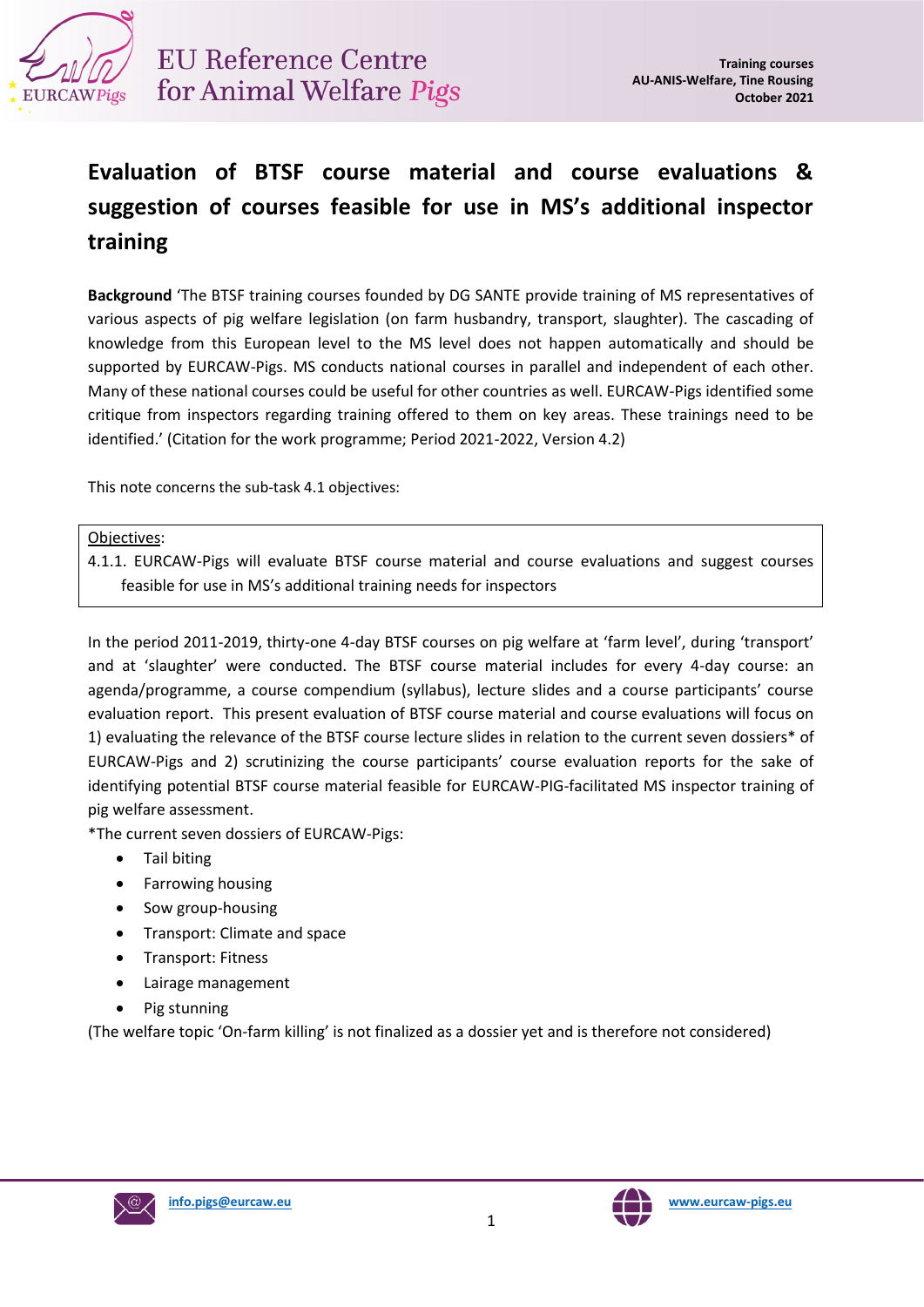

# **EU Reference Centre** for Animal Welfare Pigs

#### *4.1.1.1* **Course content in relation to the 7 dossiers of EURCAW-Pigs**

#### *Materials and methods*

The BTSF course material – agenda/programme and lecture slides for the latest versions of the BTSF courses – is evaluated. Firstly, as regards identifying *topic* relevance to the 7 dossiers of EURCAW-Pig, scondly, as regards the *validity* of the course material as judged useful for EURCAW-Pig training, i.e., another setting than originally prepared for. Is the material up-to-date? What is the independent value of the course material as teaching material – can lecture slides for example 'stand alone', or are they only relevant as assistant material for the lectures given?

## *Results – Quality of the course material*

When browsing through the BTSF course agendas, it seems obvious that they are laboured over the same form: The activities consist in addition to lectures of group work with subsequent plenary follow-ups, panel discussions and field trips. Thus, only course activities with associated lecture slides are potentially relevant as copy-paste material for use in other contexts. The lecture slides have a form that supports the respective lecture but are not self-explaining. Sometimes the lecture slides form the basis of a debate or an exercise, which is not summarized in writing. As such, the material is not relevant for a direct copy-paste usage in the EURCAW-Pig inspector training program.

## *Results – Topic relevance for EURCAW-Pig dossiers*

The appendix is a Table including an overview of the latest BTSF courses in 'Animal Welfare in Pig Production', 'Animal welfare during transport' and 'Animal welfare at slaughter and in case of killing for depopulation purposes'. Based on a browse-through of all pig welfare relevant lecture slides, all lectures' titles and names of lecturers are listed and linked to the seven EURCAW-Pig dossiers. As it can be seen in the table, the BTSF lectures together include elements of all seven EURCAW-Pig dossiers. For most of the BTSF lectures, however, they include dossier-relevant information among other information. Only few BTSF lectures are 'in whole' relevant for a respective EURCAW-Pig dossier. For the latter, this applies to few BTSF lectures on either 'tail biting' or 'stunning'. Furthermore, lecturer affiliation shows that BTSF inputs originate from NGOs, the farming industry, government agencies and Universities

## *4.1.1.2 BTSF course participants' course evaluation reports*

At the end of the last session of each course, the participants individually evaluate the course by filling in a questionnaire provided by DG SANCO. For each of the 4 year periods (2011-2012, 2013-2014, 2015-2016 and 2018-2019), one overall evaluation report is available. Each of these reports report the participants' ratings (unacceptable, poor, sufficient, fair, good, very good and excellent) of the BTSF courses as regards their technical performance, educational material, communication and organisation. The questionnaires include participants' ratings of *Relevance to everyday work* and *Practical use,* which seems to be of specific relevance to this present evaluation. However, as the information cannot be linked to an individual course, the information available is insufficient for drawing conclusions on the different types of information.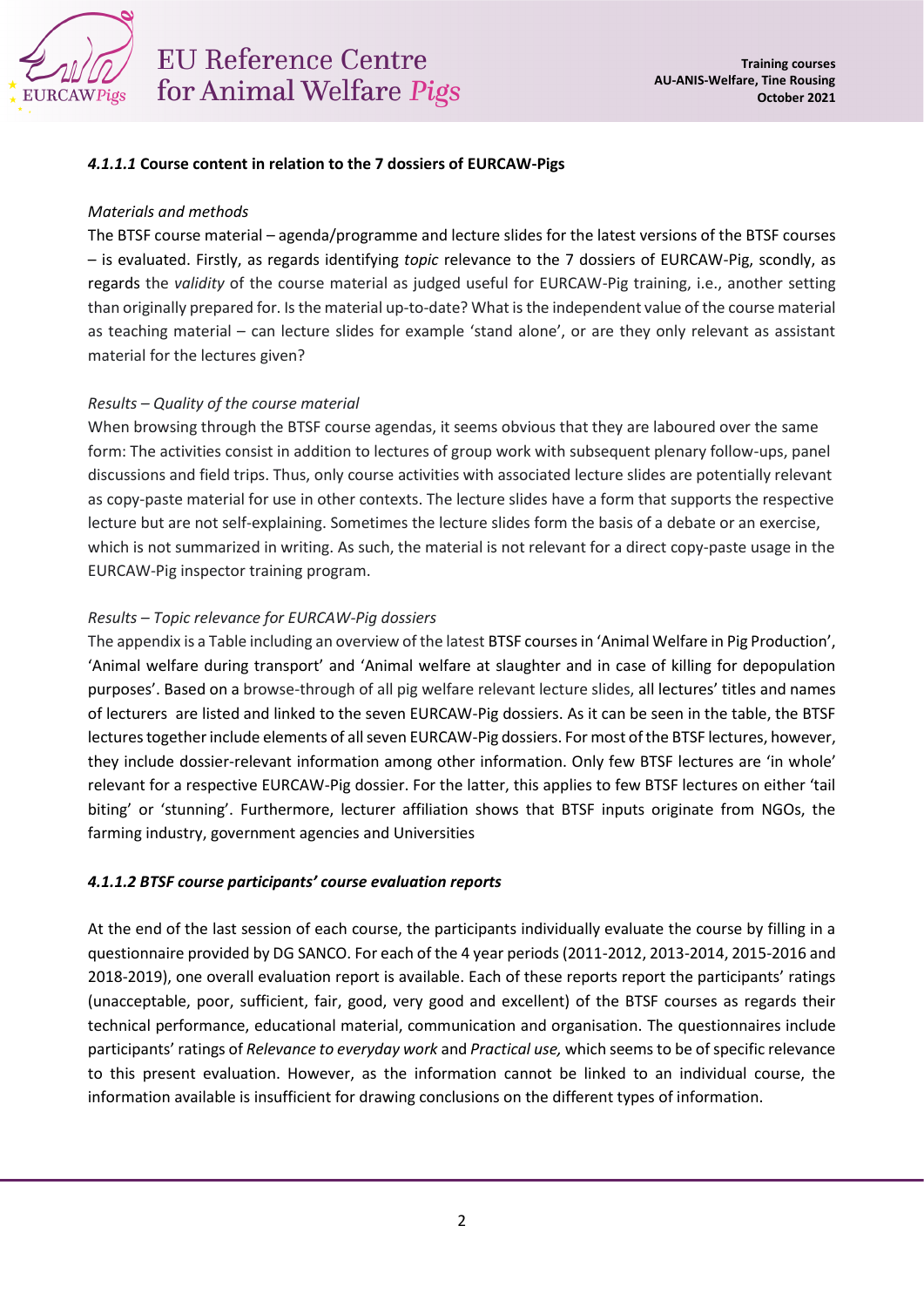

## **4.1.2 Conclusion on EURCAW-Pigs suggestion of courses feasible for use in MS's additional inspector training**

Based on the above-mentioned two evaluating activities, it is concluded that:

- BTSF participants' ratings of *Relevance to everyday work* and *Practical use of the courses* are not available for what reason these cannot be used to reach conclusions on inspectors' assessments of the course relevance to them, including their practical use.
- The latest BTSF course material on pig welfare at 'farm', during 'transport' and at 'slaughter' includes elements that cover all the seven EURCAW-Pig dossiers: Tail biting, Farrowing housing, Sow grouphousing, Transport: Climate and space, Transport: Fitness, Lairage management and Pig stunning.
- The BTSF course material that could potentially be used for EURCAW-Pig Inspector training consists of lecture slides that, however, cannot be copy-pasted for this purpose because they are not targeted at the EURCAW-Pig dossiers and because they are of a quality that supports lectures/discussions and debates but cannot stand alone.

Based on this conclusion, it is proposed to contact the respective lecturer(s) for 1) Updating and focusing their lecture slides for the respective EURCAW-Pig dossier and 2) having a voice-over or alike made. Since several lecturers lecture about the same topics, it would be worthwhile asking them to collaborate on developing joint lectures. If material like this can be developed, it is – by the author of this paper – assessed as highly relevant for the EURCAW-Pig training programs.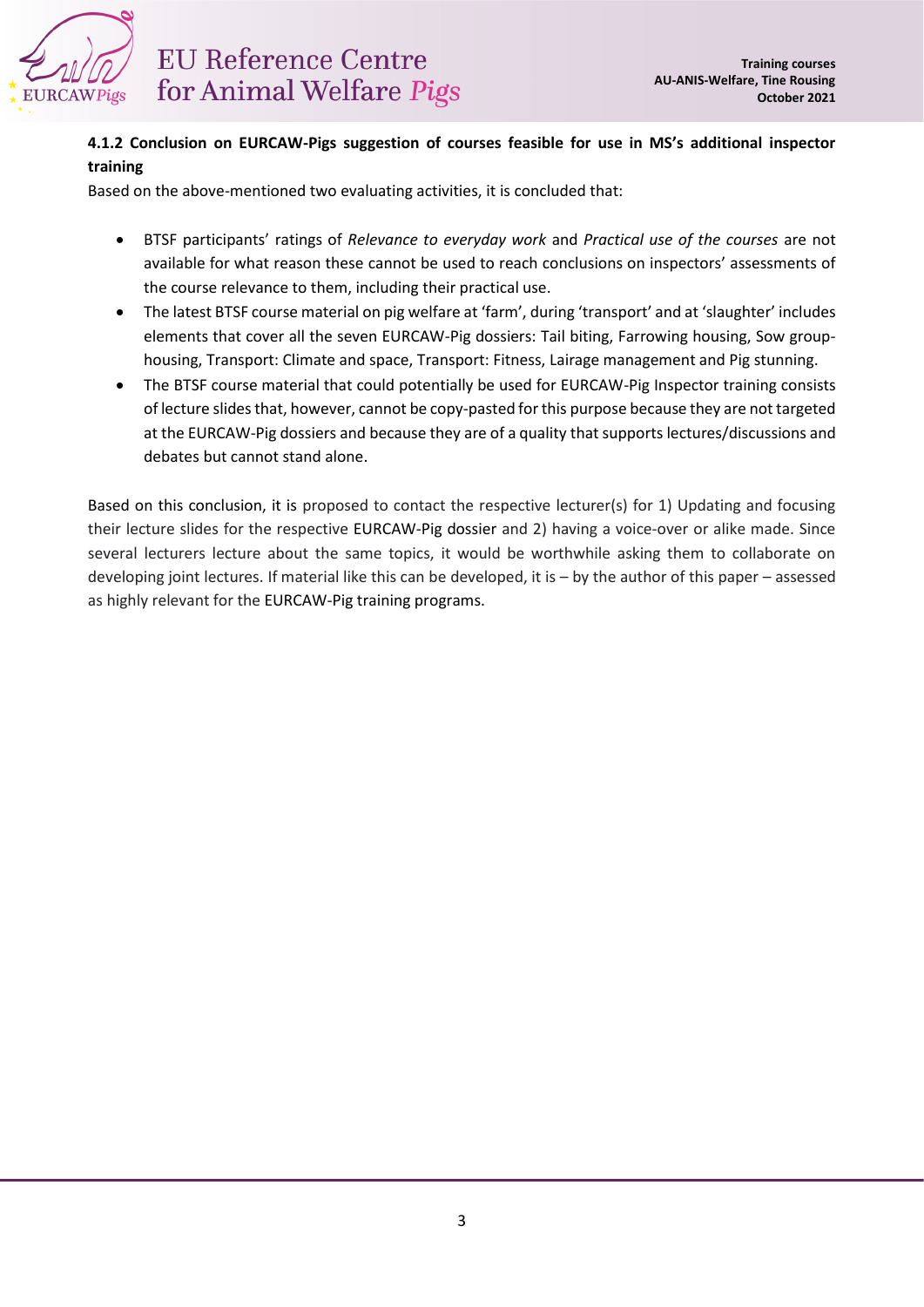*Appendix* **Overview BTSF lecture slides' relevance for EURCAW-Pig inspector training within the 7 EURCAW-Pig dossiers**

| <b>Title BTSF AW-</b><br>courses for pigs                   | Date and<br>location                                  | Title of lectures relevant for<br><b>EURCAW-Pig dossiers</b>                                                                                                                                                                 | Lecturer                                                        | <b>EURCAW-Pig relevance</b><br>(dossier)<br>1 Tail biting<br><b>2 Farrowing housing</b><br>3 Sow - Group housing<br>4 Transport - Climate and<br>space<br><b>5 Transport - Fitness</b><br>6 Lairage management<br><b>7 Stunning</b> | <b>Dossier-relevant</b><br>'topics' addressed                       |
|-------------------------------------------------------------|-------------------------------------------------------|------------------------------------------------------------------------------------------------------------------------------------------------------------------------------------------------------------------------------|-----------------------------------------------------------------|-------------------------------------------------------------------------------------------------------------------------------------------------------------------------------------------------------------------------------------|---------------------------------------------------------------------|
| Animal Welfare in<br>pig production -<br><b>Edition III</b> | Garrel<br>(Germany),<br>$12 - 15$<br>November<br>2019 | Physiological and behavioural needs<br>of pigs and how to fulfil these with a<br>proper housing and management of<br>farmed pigs. Outcomes to assess<br>welfare                                                              | Antonio Dalmau,<br>IRTA, Spain                                  | 1 (parts of lecture)                                                                                                                                                                                                                | Competition, Space<br>allowance,<br>Enrichment,<br>Thermoregulation |
|                                                             |                                                       | Relevance of resource-based<br>indicators for pig welfare assessment                                                                                                                                                         | Paolo Ferrari,<br>CRPA, Italy                                   | 2 (parts of lecture)                                                                                                                                                                                                                | Microclimate                                                        |
|                                                             |                                                       | Evaluation of body condition (BCS)<br>and other parameters on pigs                                                                                                                                                           | Birgitta Staaf<br>Larsson, SLU,<br>Sweden                       | 1, 2, 3 (parts of lecture)                                                                                                                                                                                                          | <b>BCS and straw</b>                                                |
|                                                             |                                                       | Taking enforcement action on Council<br>Directives 2008/120/EC and 98/58/EC<br>and Commission Recommendation<br>2016/336. Examples of MS<br>compliance criteria to effectively<br>enforce legal requirements on pig<br>farms | Anne-Claire<br>Berentsen,<br>LAVES<br>Niedersachsen,<br>Germany | 1 (whole lecture)                                                                                                                                                                                                                   | <b>EU Council</b><br>Directives, Action<br>plans                    |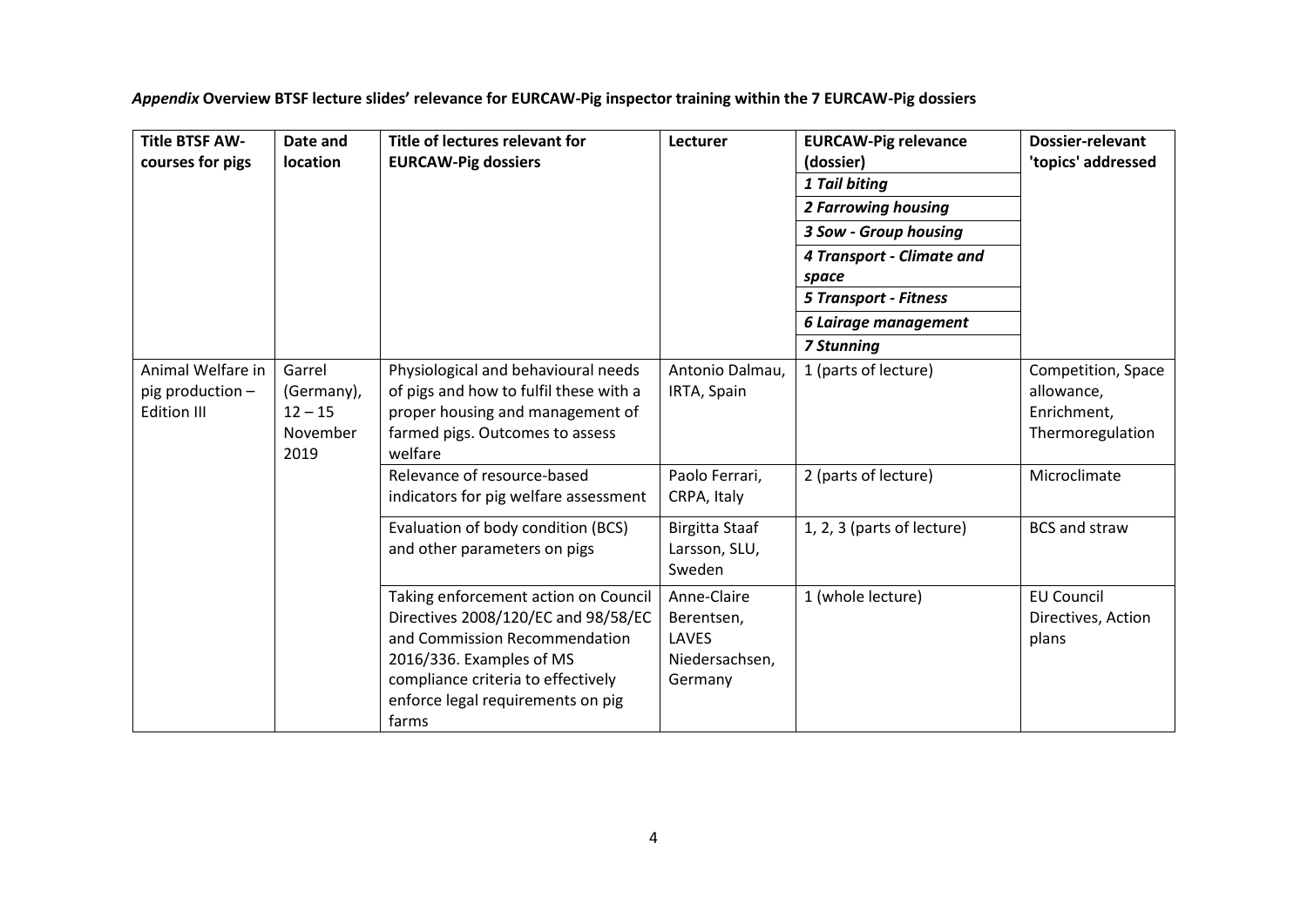|                                                     |                                                 | Funding strategies to promote the<br>rearing of pigs with intact tails                                                                                    | Anne-Claire<br>Berentsen,<br>LAVES<br>Niedersachsen,<br>Germany                         | 2 (whole lecture) x        | German Intact tail<br>bonus                                                      |
|-----------------------------------------------------|-------------------------------------------------|-----------------------------------------------------------------------------------------------------------------------------------------------------------|-----------------------------------------------------------------------------------------|----------------------------|----------------------------------------------------------------------------------|
|                                                     |                                                 | Danish Government Animal Welfare<br>Label                                                                                                                 | Birte Broberg,<br>Danish<br>Veterinary and<br>food<br>Administration,<br><b>Denmark</b> | 1, 2, 3 (parts of lecture) | Danish animal<br>welfare label incl.<br>loose-hosed sows<br>and intact tails     |
|                                                     |                                                 | Italian Action Plan to improve<br>controls on the prevention of tail<br>biting and avoidance of tail docking                                              | Domenico<br>Castelluccio,<br>Animal welfare<br>office, Ministry<br>of Health, Italy     | 1 (whole lecture)          | Italian action plan<br>for intact tails and<br>prevention of tail<br>biting      |
|                                                     |                                                 | Measures to fulfil basic needs and<br>prevent aggression within the groups<br>of weaner or slaughter pigs                                                 | Mette S Herskin,<br>Aarhus<br>University,<br>Denmark                                    | 1 (parts of lecture) #     | <b>Overview: Reasons</b><br>for and prevention<br>of tail biting                 |
|                                                     |                                                 | Protocols and tools for risk<br>assessment prior to tail docking                                                                                          | Niels-Peder<br>Nielsen, SEGES,<br><b>Denmark</b>                                        | 1 (whole lecture)*         | Risk assessment for<br>tail docking                                              |
|                                                     |                                                 | Welfare aspects of different housing<br>and husbandry systems, including<br>group housing and feeding strategies<br>for sows and gilts                    | Lene Juul<br>Pedersen,<br>Aarhus<br>University,<br>Denmark                              | 2, 3 (whole lecture)       | Space requirement,<br>nest building and<br>fibres for<br>prevention of<br>hunger |
| Animal Welfare in<br>pig production -<br>Edition II | Herning<br>(Denmark),<br>$11 - 14$ June<br>2019 | Overview of Member States'<br>implementation of Council Directive<br>98/58/EC, Council Directive<br>2008/120/EC and Commission<br>Recommendation 2016/336 | Anne-Claire<br>Berentsen,<br><b>LAVES</b><br>Niedersachsen,<br>Germany                  | 1 (whole lecture)          | <b>EU Council</b><br>Directives, Actions                                         |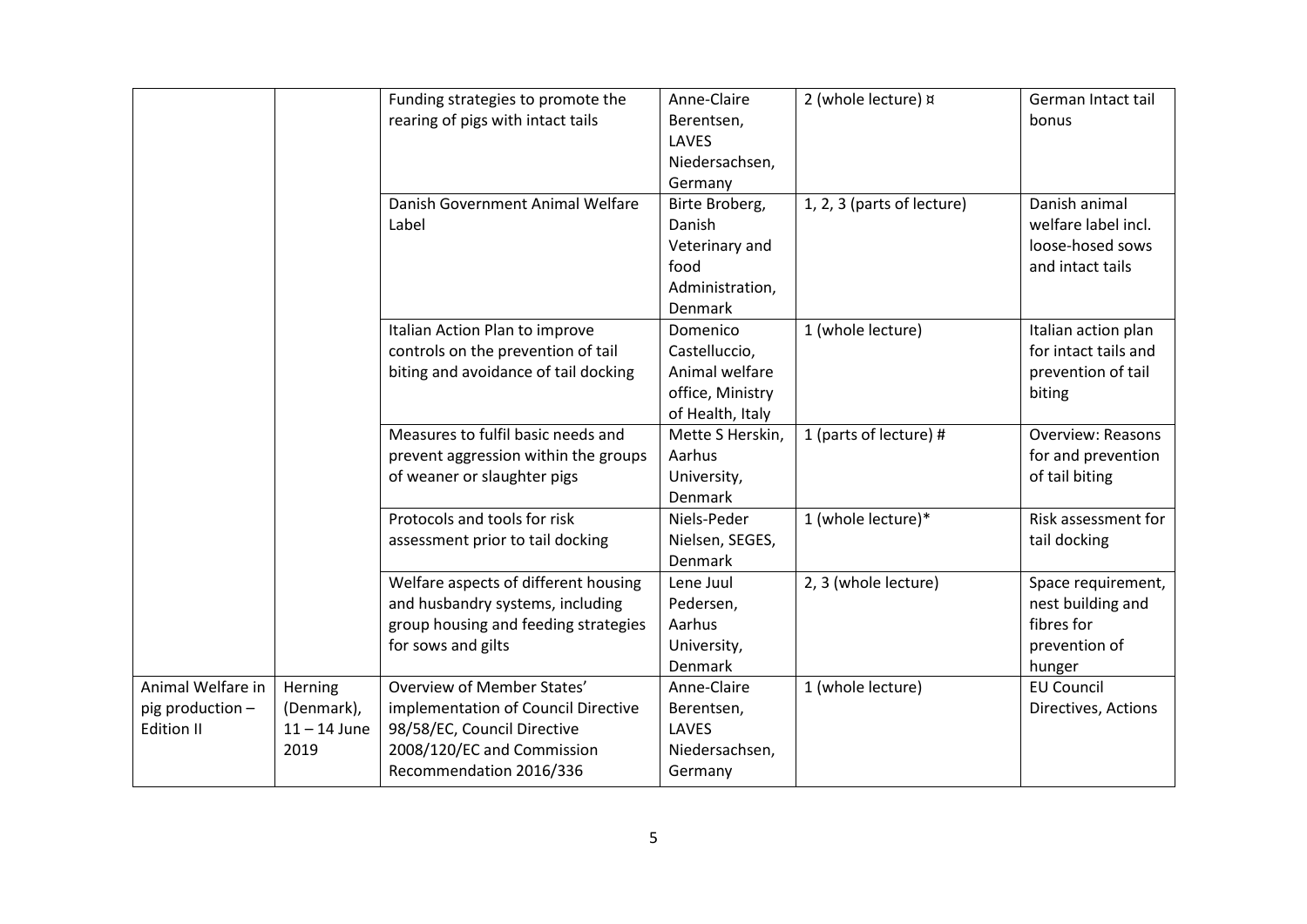|                                                           |                                          | Protocols and tools for risk<br>assessment prior to tail docking                                               | Niels-Peder<br>Nielsen, SEGES,<br><b>Denmark</b>                   | 1 (whole lecture)*            | Risk assessment for<br>tail docking                                                                                                              |
|-----------------------------------------------------------|------------------------------------------|----------------------------------------------------------------------------------------------------------------|--------------------------------------------------------------------|-------------------------------|--------------------------------------------------------------------------------------------------------------------------------------------------|
|                                                           |                                          | Measures to fulfil basic needs and<br>prevent aggression within the groups<br>of weaner or slaughter pigs      | Mette S Herskin,<br>Aarhus<br>University,<br>Denmark               | 1 (parts of lecture) #        | <b>Overview: Reasons</b><br>for and prevention<br>of tail biting                                                                                 |
|                                                           |                                          | Practical solutions to reduce tail<br>biting                                                                   | <b>Helle Pelant</b><br>Lahrmann,<br>SEGES, Denmark                 | 1 (whole lecture)             | Overview<br>Detection of and<br>prevention of tail<br>biting                                                                                     |
| Animal Welfare in<br>pig production -<br><b>Edition I</b> | Malmö<br>(Sweden), 5<br>- 8 June<br>2018 | The Swedish experiences and<br>perspectives on implementation of<br>the EU legislation                         | Lotta<br>Nordensten,<br>Swedish Board<br>of Agriculture,<br>Sweden | 1, 2 and 3 (parts of lecture) | Statement re. tail<br>docking and loose-<br>housing of sows:<br>Swedish<br>legislation/practice<br>stricter than EU<br><b>Council Directives</b> |
|                                                           |                                          | Italian Action Plan to improve<br>controls on the prevention of tail<br>biting and avoidance of tail docking   | Sara Barbieri,<br>Università degli<br>Studi di Milano,<br>Italy    | 1 (whole lecture)             | <b>EU Council</b><br>Directives, Italian<br>action plans                                                                                         |
|                                                           |                                          | Funding strategies to promote the<br>rearing of pigs with intact tails                                         | Anne-Claire<br>Berentsen,<br>LAVES<br>Niedersachsen;<br>Germany    | 2 (whole lecture) x           | German Intact tail<br>bonus                                                                                                                      |
|                                                           |                                          | A life worth living CIWF's perspective<br>on animal welfare in pig production                                  | Annamaria<br>Pisapia, CIWF,<br>Italy                               | 1 (part of lecture)           | CIWF statement re.<br>tail docking                                                                                                               |
| Animal welfare<br>during transport                        | Freising<br>(Germany),<br>$17 - 20$      | Debate: possible common strategies<br>to enhance the implementation of<br>the Council Regulation (EC) N.1/2005 | David Pritchard,<br>Department for<br>environment                  | 4, 5 (whole lecture)!         | Overview EU<br><b>Council Directives</b>                                                                                                         |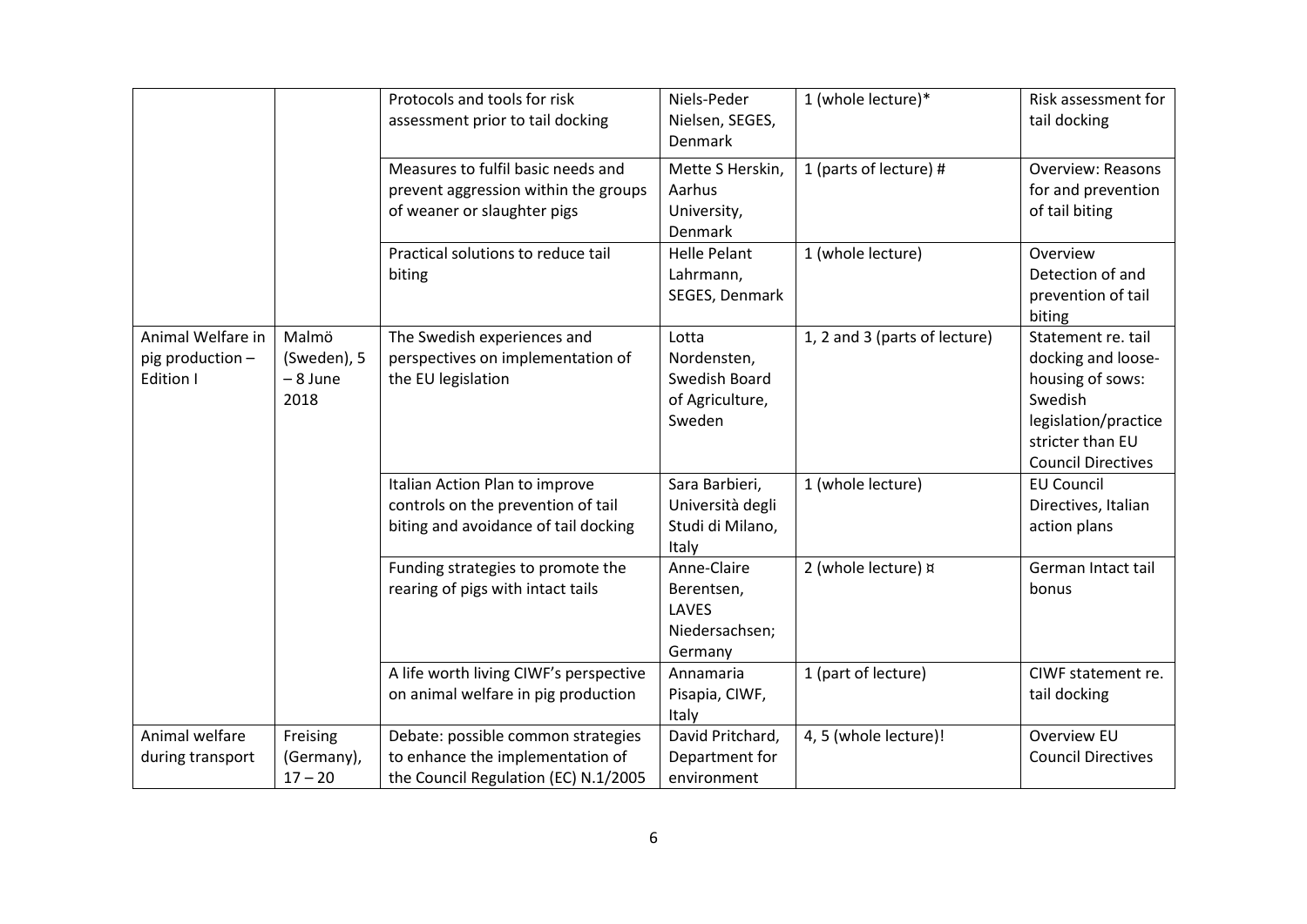| (advanced level) -<br><b>Edition II</b> | September<br>2019 | in Member States and to increase the<br>protection of animals transported in | food and rural<br>affairs, England, |                           |                           |
|-----------------------------------------|-------------------|------------------------------------------------------------------------------|-------------------------------------|---------------------------|---------------------------|
|                                         |                   | non-EU countries                                                             | United Kingdom                      |                           |                           |
|                                         |                   | Animal Transport Guides for pigs and                                         | Antoni Dalmau                       | 4, 5 (whole lecture) §    | Overview EU               |
|                                         |                   | sheep                                                                        | Bueno, IRTA,                        |                           | <b>Council Transport</b>  |
|                                         |                   |                                                                              | Spain                               |                           | guides                    |
|                                         |                   | Control activities                                                           | Lotte Nygaard                       | 4, 5 (parts of lecture) = | <b>Overview Danish</b>    |
|                                         |                   |                                                                              | Holbech, he                         |                           | control activities,       |
|                                         |                   |                                                                              | Danish                              |                           | Space requirement,        |
|                                         |                   |                                                                              | Veterinary and                      |                           | (fitness)                 |
|                                         |                   |                                                                              | Food                                |                           |                           |
|                                         |                   |                                                                              | Administration,                     |                           |                           |
|                                         |                   |                                                                              | Denmark                             |                           |                           |
|                                         |                   | The EU Animal Transport Guides                                               | Nancy De Briyne,                    | 4, 5 (parts of lecture)   | Overview EU               |
|                                         |                   |                                                                              | FVE, Brussels,                      |                           | Animal Transport          |
|                                         |                   |                                                                              | Belgium                             |                           | Guides                    |
|                                         |                   | Road vehicles for animal transport -                                         | Arnaldo Ghilardi,                   | 4 (whole lecture)         | <b>Assessing EU</b>       |
|                                         |                   | Approval of trucks                                                           | Pezzaiol, Italy                     |                           | Directives for road       |
|                                         |                   |                                                                              |                                     |                           | transport vehicles        |
|                                         |                   | Transport of animals: OIE Animal                                             | Tomasz Grudnik,                     | 4, 5 (parts of lecture)   | OIE animal welfare        |
|                                         |                   | Welfare standards and perspective                                            | <b>OIE SRR</b>                      |                           | standard re.              |
|                                         |                   |                                                                              | Brussles,                           |                           | transport                 |
|                                         |                   |                                                                              | Belgium                             |                           |                           |
|                                         |                   | Animal protection during transport                                           | Silvia Merrigi,                     | 4, 5 (parts of lecture)   | NGO assessment of         |
|                                         |                   | today: think big, act small!                                                 | Animal Angels,                      |                           | violation etc.            |
|                                         |                   |                                                                              | Germany                             |                           |                           |
|                                         |                   | The role of the competent authority                                          | David Pritchard,                    | 4, 5 (parts of lecture)   | Ensuring the              |
|                                         |                   | in support of business operators for                                         | Department for                      |                           | enforcement of the        |
|                                         |                   | ensuring the enforcement of the                                              | environment                         |                           | <b>Council Regulation</b> |
|                                         |                   | Council Regulation (EC) N. 1/2005                                            | food and rural                      |                           |                           |
|                                         |                   |                                                                              | affairs, England,                   |                           |                           |
|                                         |                   |                                                                              | United Kingdom                      |                           |                           |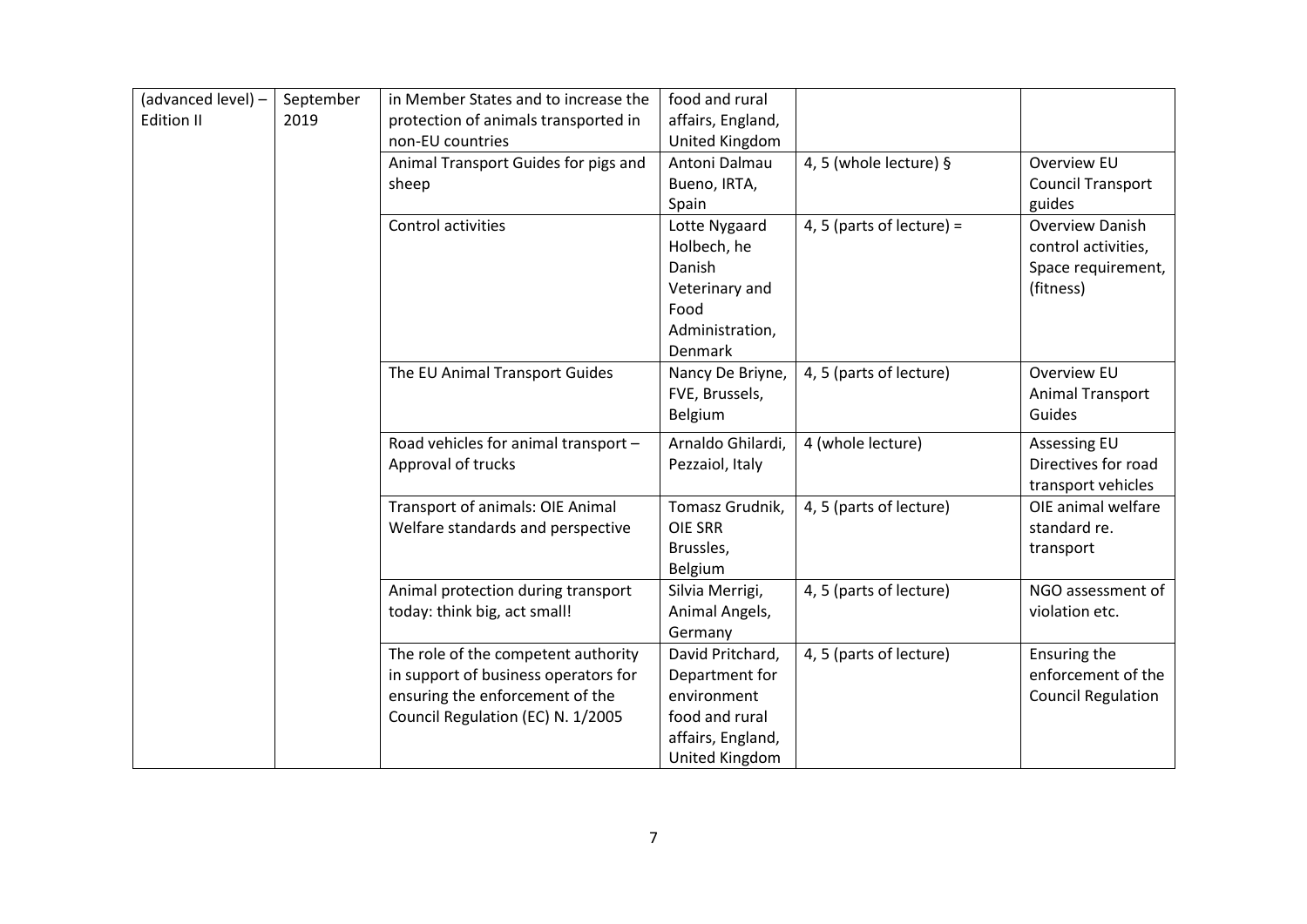| Animal welfare<br>during transport<br>(advanced level) -<br>Edition I | Rome<br>(Italy), $12 -$<br>15 March<br>2019 | Debate: possible common strategies<br>to enhance the implementation of<br>the Council Regulation (EC) N.1/2005<br>in Member States and to increase the<br>protection of animals transported in<br>non-EU countries | David Pritchard,<br>Department for<br>environment<br>food and rural<br>affairs, England,<br><b>United Kingdom</b> | 4, 5 (parts of lecture)! | Overview EU<br><b>Council Directives</b>                                                                                             |
|-----------------------------------------------------------------------|---------------------------------------------|--------------------------------------------------------------------------------------------------------------------------------------------------------------------------------------------------------------------|-------------------------------------------------------------------------------------------------------------------|--------------------------|--------------------------------------------------------------------------------------------------------------------------------------|
|                                                                       |                                             | Animal Transport Guides for pigs and<br>sheep                                                                                                                                                                      | Antoni Dalmau<br>Bueno, IRTA,<br>Spain                                                                            | 4, 5 (whole lecture) §   | <b>Overview EU</b><br><b>Council Transport</b><br>guides                                                                             |
|                                                                       |                                             | The EU Animal Transport Guides                                                                                                                                                                                     | Paolo Ferrari,<br>CRPA, Italy                                                                                     | 4, 5 (whole lecture) *   | Introduction to EU<br>Animal transport<br>guides                                                                                     |
|                                                                       |                                             | Good and best practices in animal<br>transport by road                                                                                                                                                             | Mario Sapino,<br>IZSAM - Teramo,<br>Italy                                                                         | 4, 5 (whole lecture)     | <b>Italian National</b><br>health systems on-<br>health approach to<br>assessment of<br>vehicles for<br>transport of live<br>animals |
|                                                                       |                                             | Control activities                                                                                                                                                                                                 | Lotte Nygaard<br>Holbech, the<br>Danish<br>Veterinary and<br>Food<br>Administration,<br><b>Denmark</b>            | 4, 5 (parts of lecture)= | Overview Danish<br>control activities,<br>Space requirement,<br>(fitness)                                                            |
| Animal welfare<br>during transport<br>(basic level) -<br>Edition I    | Poznan<br>(Poland), 15<br>$-18$ May<br>2018 | Fitness of animals for the intended<br>journey                                                                                                                                                                     | Paolo Dalla Villa,<br>IZSAM - Teramo,<br>Italy                                                                    | 5 (whole lecture)        | <b>Italian National</b><br>health systems on-<br>health approach to<br>assessment of<br>animal fitness for<br>transport.             |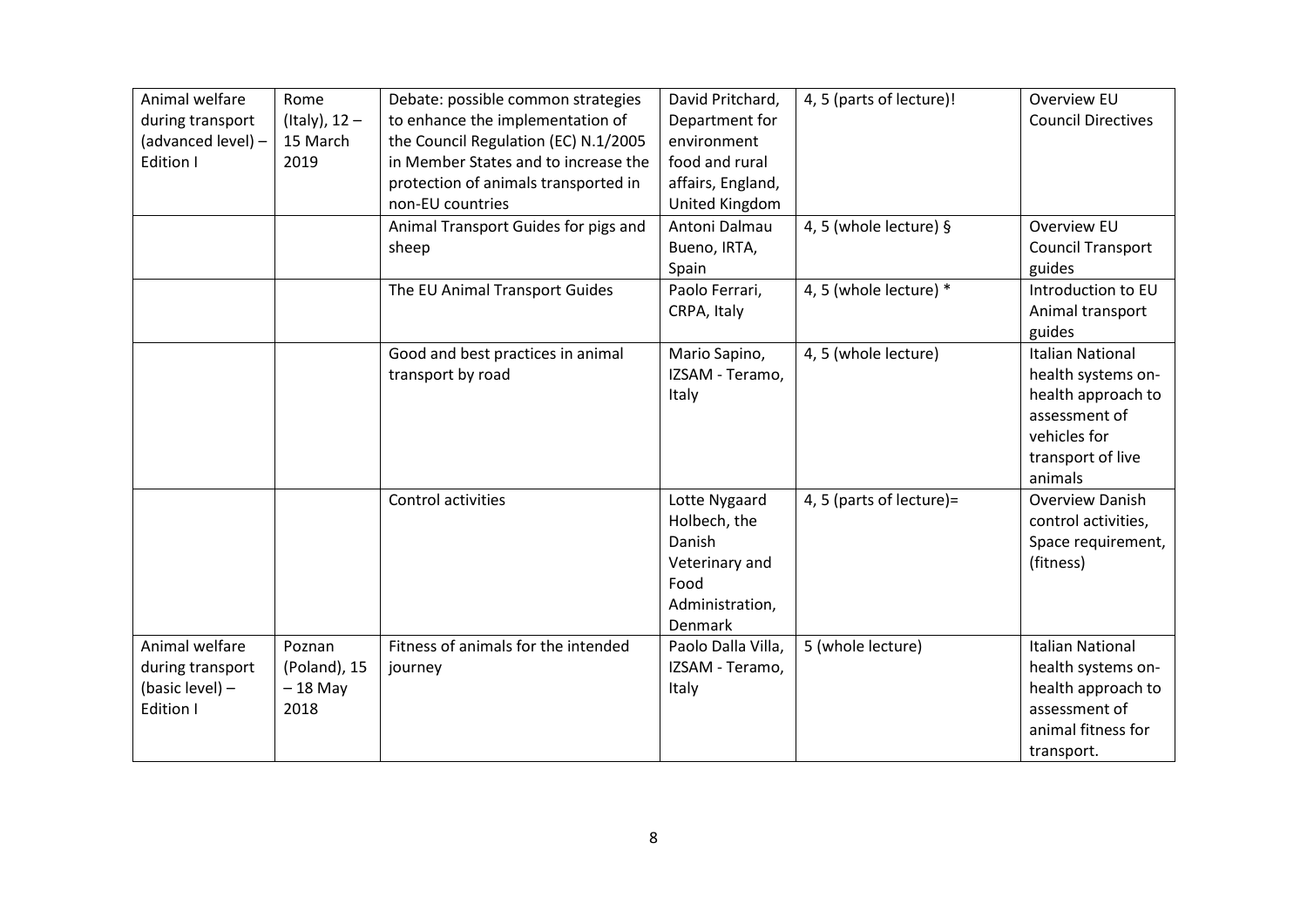| Practical aspects of handling of<br>animals (loading and unloading<br>activities) and emergency care for<br>animals during transport        | David Pritchard,<br>Department for<br>environment<br>food and rural<br>affairs, England,<br>United Kingdom | 4, 5 (parts of lecture) | <b>Overview EU-</b><br>directives and<br>guidelines. Loading<br>and unloading,<br>(space<br>requirements)                                                       |
|---------------------------------------------------------------------------------------------------------------------------------------------|------------------------------------------------------------------------------------------------------------|-------------------------|-----------------------------------------------------------------------------------------------------------------------------------------------------------------|
| Scientific basis for proper transport of<br>animals                                                                                         | Hans Spoolder,<br>Wageningen<br>Livestock<br>Research,<br>Netherlands                                      | 4, 5 (parts of lecture) | Definition of<br>animal welfare.<br><b>General indicators</b><br>of impaired animal<br>welfare incl. stress,<br>physiological<br>responses and<br>meat quality. |
| Best solutions to achieve the                                                                                                               | Paolo Ferrari,                                                                                             | 4, 5 (parts of lecture) | Control of                                                                                                                                                      |
| requirements on EU Control Posts                                                                                                            | CRPA, Italy                                                                                                |                         | transport of live<br>animals.                                                                                                                                   |
| Assessment of the design of vehicles<br>facilities and procedure to approve<br>them in case of means of transport<br>used for long journeys | Mario Sapino,<br>IZSAM - Teramo,<br>Italy                                                                  | 4, 5 (parts of lecture) | <b>Italian National</b><br>health systems on-<br>health approach to<br>assessment of<br>vehicles for<br>transport of live<br>animals                            |
| Road vehicles for animal transport -<br>Evolution of technology                                                                             | Arnaldo Ghilardi,<br>IZSAM - Teramo,<br>Italy                                                              | 4, 5 (parts of lecture) | Overview by<br>National health<br>systems on<br>assessment of<br>transport by the<br>help of technology                                                         |
| The Myth of Enforcement of Reg. (EC)<br>No. 1 / 2005 on the protection of<br>animals during transport                                       | Silvia Merrigi,<br>Animal Angels,<br>Germany                                                               | 4, 5 (parts of lecture) | NGO critique of<br>enforcement of EU<br>Directive on                                                                                                            |